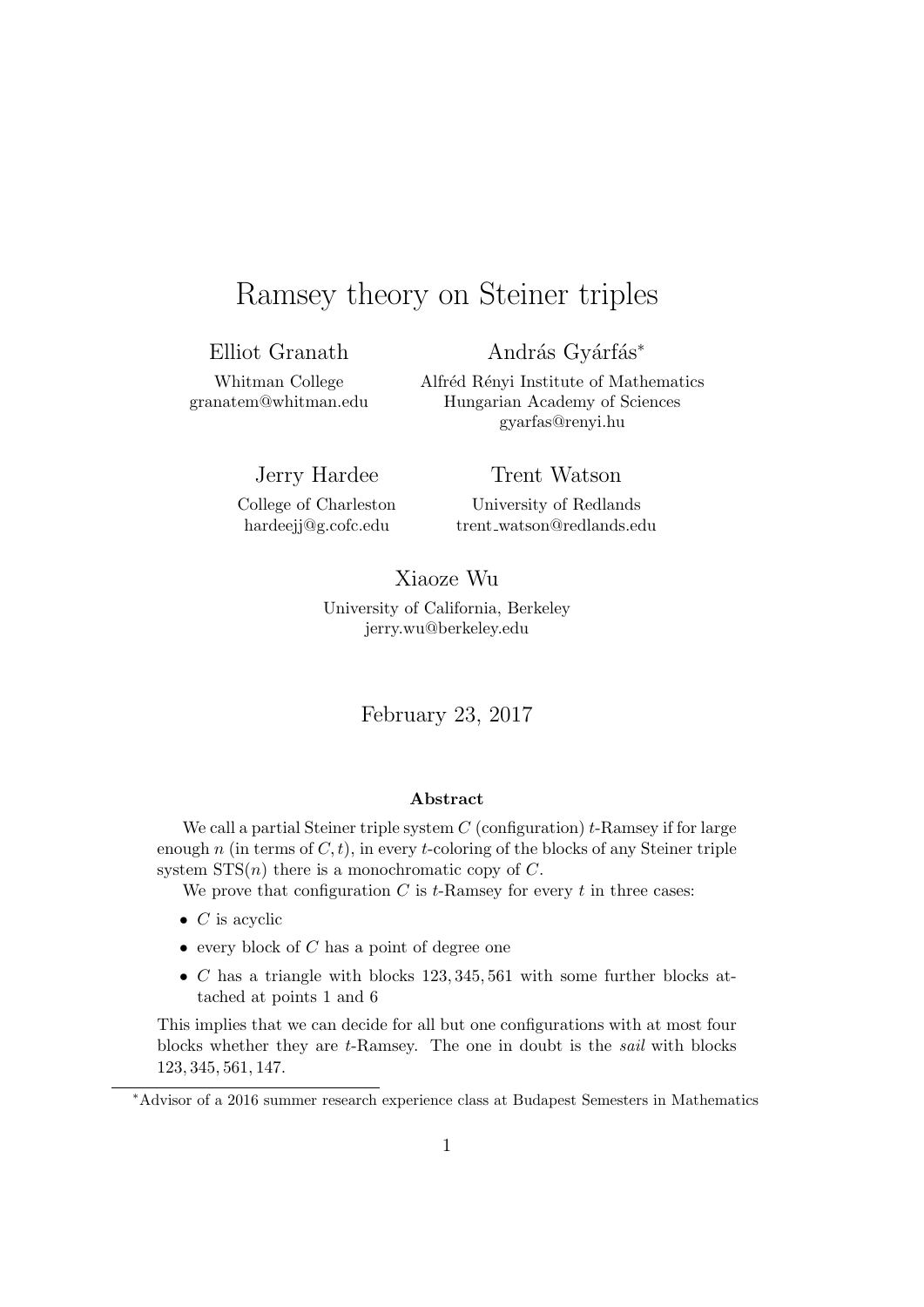### **1 Introduction**

A *Steiner triple system of order n*, STS(*n*), is an *n*-element set *V* , called *points* and a set *B* of 3-element subsets of *V* called *blocks*, such that each pair of elements of *V* appears in exactly one block of *B*. A *partial Steiner triple system of order n*,  $PTS(n)$  is defined by requiring only that each pair of elements in *V* is in at most one block. Sometimes a PTS(*n*) is referred to as a *configuration* on *n* points. Also, in hypergraph theory, a PTS(*n*) is called a 3*-uniform linear hypergraph on n vertices*. As it is customary, we assume that every point of a PTS(*n*) is in at least one block. The number of blocks containing  $v \in V$  is called the *degree* of *v*. A set  $S \subset V$  in an  $STS(n)$  is *independent* if  $|S \cap B| \leq 2$  for all  $B \in \mathcal{B}$ .

A configuration *C* is *unavoidable* if there is an  $n_0 = n_0(C)$  such that every  $STS(n)$ with  $n \geq n_0$  must contain *C*. It is known that all but two configurations with at most four blocks are unavoidable. The two exceptions are the Pasch configuration with blocks 123*,* 345*,* 561*,* 246 and the one with blocks 123*,* 345*,* 561*,* 267. To decide whether a configuration is unavoidable can be very difficult. The most spectacular example is the following conjecture of Erdős.

A configuration is called *r-sparse* for some  $r \geq 4$  if it does not contain any configuration with  $i + 2$  points and  $i$  blocks for all  $2 \leq i \leq r$ . Erdős conjectured [3] that for every  $r \geq 4$  there exists *r*-sparse STS(*n*) for every large enough admissible ( $\equiv 1, 3$ ) (mod 6)) *n*. Thus, supposing that this conjecture is true, unavoidable configurations have at most as many blocks as the number of points minus three.

We call a configuration *C t-Ramsey* if there exists a constant  $n_0(C, t)$  such that for all admissible  $n \geq n_0(C, t)$  there is a monochromatic copy of C in every *t*-coloring of the blocks of any STS(*n*). If *C* is *t*-Ramsey then the smallest possible value of  $n_0(C, t)$  is denoted by  $R(C, t)$ . Clearly, a configuration is 1-Ramsey if and only if it is unavoidable.

Notice that the nature of  $R(C, t)$  differs slightly from classical Ramsey numbers. For example, proving that in any 2-coloring of the edges of  $K_6$  there is a monochromatic triangle, establishes that the 2-color Ramsey number of a triangle is at most 6. However, although in every 2-coloring of the blocks of STS(7) (the Fano plane) there is a monochromatic triangle (a *triangle* is the configuration with blocks 123*,* 345*,* 561), the blocks of STS(9) can be 2-colored without having monochromatic triangles.

Assume that the blocks of an  $STS(n)$  are colored with *t* colors. This coloring defines a natural *induced coloring* on the complete graph with vertex set *V* by coloring every pair of *V* with the color of the block containing the pair. A natural tool to establish bounds on  $R(C, t)$ , one can use results of Ramsey theory on graphs. This is illustrated with the next result.

**Proposition 1.** Let C be the triangle. Then  $R(C, 2) = 13$ .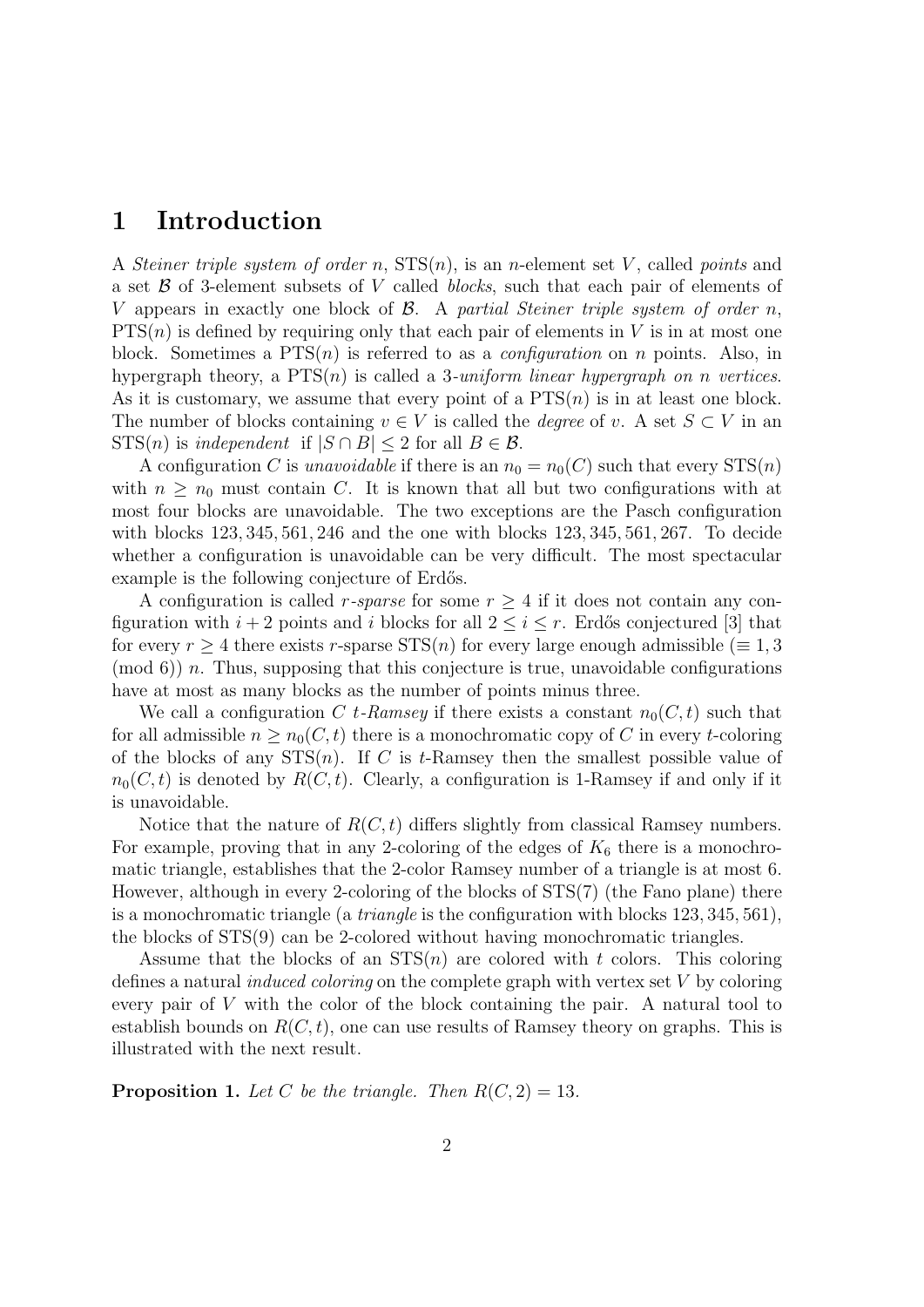**Proof.** Suppose that  $n \geq 13$  and consider a 2-coloring of the blocks of any  $STS(n)$ . We apply the result  $R(K_4 - e, K_4 - e) = 10$  ([5]) for the complete 2-colored  $K_n$  in the induced coloring  $(K_4 - e$  denotes the graph obtained from  $K_4$  by deleting an edge). We obtain a monochromatic, say red  $K_4 - e$  in the induced coloring, say with vertex set  $W = \{1, 2, 3, 4\}$  and with edges as the pairs of W except  $(3, 4)$ . Assume there is a block  $B \in \mathcal{B}$  within *W*. Without loss of generality assume  $B = \{1, 2, 3\}$ . In this case, *B* together the blocks through the pairs (1*,* 4)*,*(2*,* 4) form a red triangle. If there is no block within *W* then the three blocks through the pairs  $(1, 2), (1, 3), (2, 3)$  define a red triangle. This proves that  $R(C, 2) \leq 13$ .

To prove that  $R(C, 2) \geq 13$  we exhibit a 2-coloring of STS(9) (the affine plane of order 3): color the blocks in two parallel classes red and the blocks in the other two parallel classes blue, there is no monochromatic triangle.  $\Box$ 

We can prove that a configuration is *t*-Ramsey in two basic cases. The first case is when *C* is *acyclic* defined recursively as follows. A configuration  $C = (V, \mathcal{B})$  is *acyclic* if either  $|\mathcal{B}| = 1$ , or it can be obtained from an acyclic configuration *C* by adding a new block which intersects  $V(C)$  in at most one point.

**Theorem 1.** *Acyclic configurations are t-Ramsey for every <i>t. In fact,*  $R(C, t) \leq$  $6t|V(C)|$ .

Our other result is for *graphlike* configurations, where every block contains a point of degree one. To a graphlike configuration *C* we associate a graph *GC*, obtained from the blocks of *C* by removing a point of degree one from each block.

**Theorem 2.** Every graphlike configuration is t-Ramsey for every t with  $R(C, t)$  =  $O((R_t(G_C))^3)$ , where  $R_t(G_C)$  denotes the *t*-color Ramsey number of the graph  $G_C$ .

The two theorems above show that all but four of the (24) configurations with at most four blocks are *t*-Ramsey for every *t*. The two natural exceptions are the avoidable ones mentioned before. There are two further small configurations that are unavoidable but neither acyclic nor graphlike. One of them has blocks 123*,* 345*,* 561*,* 678. We shall apply the "induced matching lemma" of Ruzsa and Szemerédi [7] to show that it is also *t*-Ramsey. In fact, we prove this for a more general family,  $D_{p,q}$ , obtained from the triangle with blocks 123*,* 345*,* 561 by attaching *p* blocks at point 1 and *q* blocks at point 6. For details on the 24 small configurations and the two avoidable ones among them see [2, 4].

**Theorem 3.** *For fixed non-negative integers p, q, the configuration Dp,q is t-Ramsey for every t.*

Theorems 1, 2, 3 leave only one (unavoidable) small configuration for which we could not decide wether it is even 2-Ramsey: the *sail* with blocks 123*,* 345*,* 561*,* 147.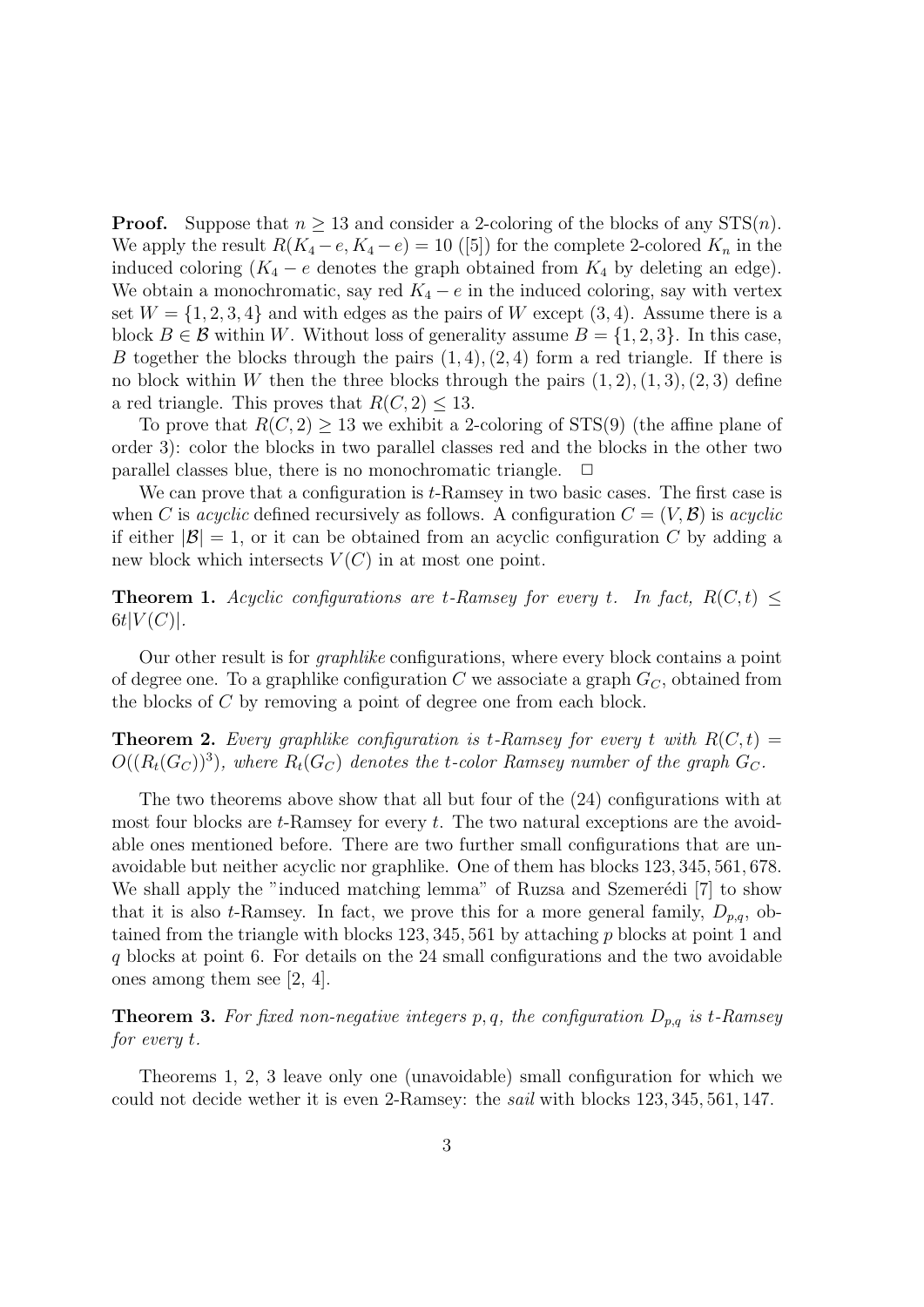**Corollary 1.** *The configurations with at most four blocks, except possibly the sail, are t*-Ramsey for any  $t > 1$ .

### **2 Acyclic configurations**

The *density* of a configuration *C*, denoted  $\epsilon$ (*C*), is defined to be the number of blocks divided by the number of points. For the proof of Theorem 1 we need two lemmas.

**Lemma 1.** Let  $C = (V, \mathcal{B})$  be any configuration.

- *(a) There exists a point*  $v \in V$  *such that*  $deg(v) > \epsilon(C)$ *.*
- *(b) There exists a subconfiguration*  $(V', \mathcal{B}')$  *such that*  $deg(v) > \epsilon(C)$  *for every*  $v \in$ *V ′ .*

#### **Proof.**

(a) Suppose to the contrary that  $deg(v) \leq \epsilon(C)$  for every  $v \in V$ . Then

$$
3|\mathcal{B}| = \sum_{v \in V} \deg(v) \le |V|\epsilon(C) = |\mathcal{B}|,
$$

which is absurd, since  $|\mathcal{B}| > 0$ . Hence, there must be some point *v* with deg(*v*) >  $\epsilon(C).$ 

(b) Proceeding by induction on *|B|*, clearly the claim holds for the configuration consisting of exactly one block. Suppose it also holds for all configurations with fewer than *n* blocks, and let  $C = (V, \mathcal{B})$  be a configuration with *n* blocks.

If  $deg(v) > \epsilon(C)$  for every  $v \in V$  then we are done, so suppose that for some  $v_0 \in V$  we have  $deg(v_0) \leq \epsilon(C)$ .

Removing  $v_0$  from *C* yields a subconfiguration  $D = (V', \mathcal{B}')$ . Then  $|V'| = |V| - 1$ and  $|\mathcal{B}'| = |\mathcal{B}| - \deg(v_0)$ , since we must remove each block containing  $v_0$  when removing  $v_0$ . Yet *D* must have at least one block, since it follows from (a) and  $\epsilon(C) \geq \deg(v_0)$  that some point has degree larger than  $\deg(v_0)$ . It remains to show that  $\epsilon(D) > \epsilon(C)$ . Then it would follow by induction that there exists a subconfiguration *D'* of *D* such that the degree of each point exceeds  $\epsilon(C)$ .

Now since  $deg(v_0) \leq \epsilon(C)$ , we have  $|\mathcal{B}'| \geq |\mathcal{B}| - \epsilon(\mathcal{C})$ . It follows that,

$$
\epsilon(D) = \frac{|\mathcal{B}'|}{|V'|} \ge \frac{|\mathcal{B}| - \epsilon(C)}{|V| - 1}.
$$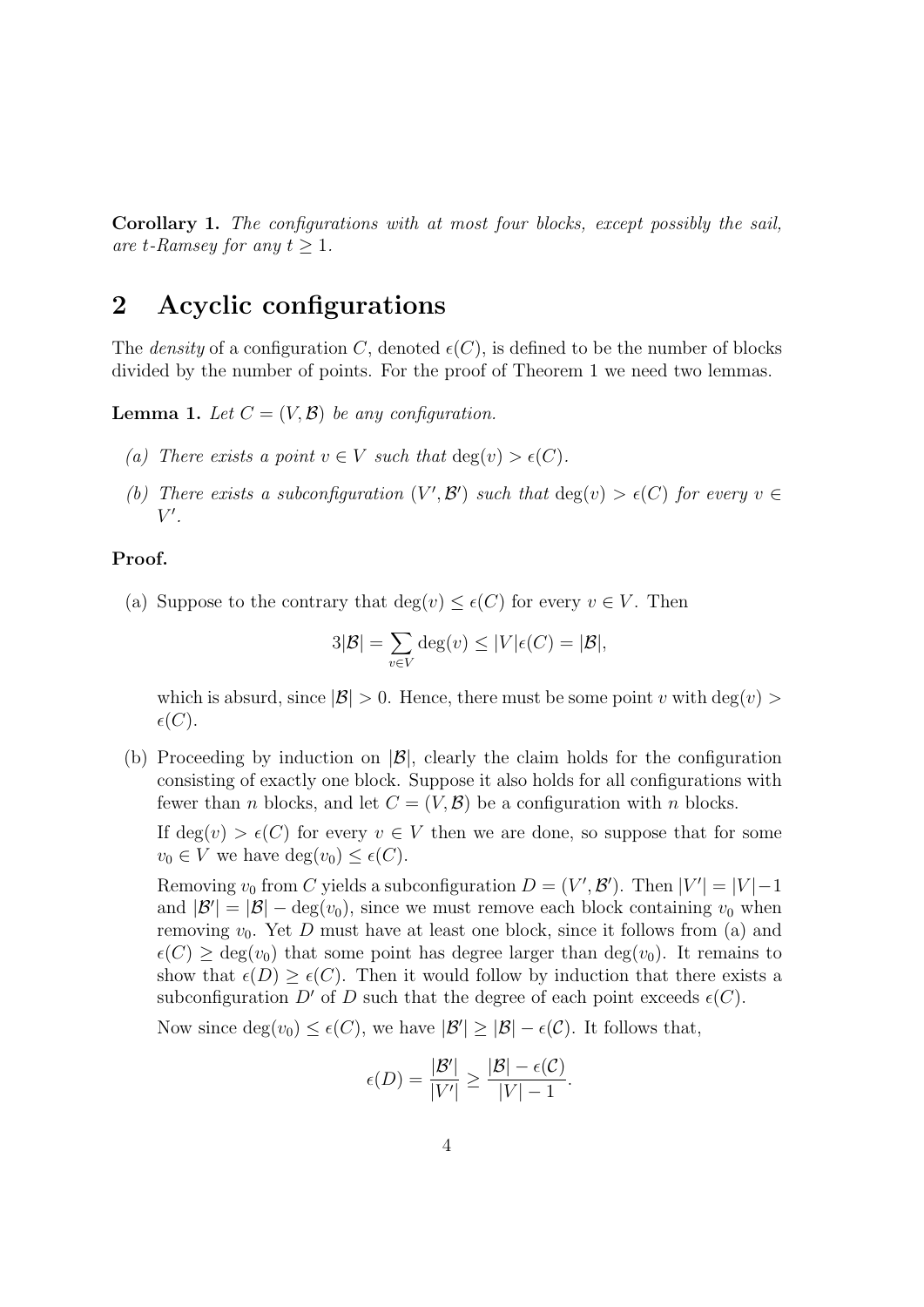But

$$
|B| - \epsilon(C) = \frac{|B||V|}{|V|} - \frac{|B|}{|V|} = \frac{|B|(|V| - 1)}{|V|}.
$$

Thus,  $\epsilon(D) \geq |\mathcal{B}|/|V| = \epsilon(C)$ , as desired.  $\Box$ 

**Lemma 2.** Let *C* be an acyclic configuration, and let *S* be a  $PTS(n)$ *.* If deg(*v*)  $\ge$  $|V(C)|$  *for every*  $v \in V(S)$ *, then there exists an injective hypergraph homomorphism*  $f: V(C) \rightarrow V(S)$ . Hence, some subconfiguration of *S* is isomorphic to *C*.

**Proof.** We will proceed by induction on  $|V(C)|$ . Clearly, if  $|V(C)| = 3$ , then the claim is true.

Now assume that the claim is true for acyclic configurations *C* such that  $|V(C)|$ *m* for some integer *m*. Let *C* be an acyclic configuration with  $|V(C)| = m$ , and suppose *S* is a PTS(*n*) such that for every point *v*, deg(*v*)  $\geq$  |*V*(*C*)|.

Since *C* is acyclic, there is an  $A = \{p, q, r\} \in E(C)$  such that  $\deg(p) = \deg(q)$ 1. Remove *A* from *E*(*C*) to yield another acyclic configuration *D*. Then for every  $v \in V(S)$ ,  $deg(v) \geq m > |V(D)|$ . It follows from the induction hypothesis that there exists an injective homomorphism  $f: V(D) \to V(S)$ .

Suppose  $\deg(r) = 1$  in *C*. Since every point in *S* has degree at least *m*, clearly *S* must have at least  $2m + 1 > m$  points. But  $|f[V(D)]| = |V(D)| < m$ , so  $V(S)$ *f*[*V*(*D*)] must be nonempty. Choose any  $x \in V(S) \setminus f[V(D)]$ . Since deg(*x*)  $\geq m$ and  $|f[V(D)]| < m$ , there must be a block  $B \in E(S)$  such that  $B = \{x, y, z\}$  with  $y, z \notin f[V(D)]$ . Then the function  $\tilde{f}: V(C) \to V(S)$  defined by  $\tilde{f}(p) = x, \tilde{f}(q) = y$ ,  $f(r) = z$ , and  $f(v) = f(v)$  for  $v \in V(D)$ , is clearly an injective homomorphism as desired.

Finally, suppose  $\deg(r) > 1$  in *C*, then  $r \in V(D)$ . Proceeding as before, we can find a block  $\{f(r), y, z\}$  in *S* with  $y, z \notin f[V(D)]$ , and define an injective homomorphism  $\tilde{f}: V(C) \to V(S)$  by  $\tilde{f}(q) = y$ ,  $\tilde{f}(p) = z$ , and  $\tilde{f}(v) = f(v)$  for  $v \in V(D)$ .

**Proof of Theorem 1.** Let *C* be an acyclic configuration and let  $S = (V, \mathcal{B})$  be an  $STS(n)$  with  $n > 6t|V(C)|$ . Color *B* with *t* colors. Using the fact that  $|B| = n(n-1)/6$ , it follows that there exists a subconfiguration  $T = (V', \mathcal{B}')$  of *S* such that all blocks of *T* have the same color, and

$$
|\mathcal{B}'|\geq \frac{1}{t}|\mathcal{B}|=\frac{n(n-1)}{6t}.
$$

Then

$$
\epsilon(T) = \frac{|\mathcal{B}'|}{|V'|} \geq \frac{1}{n} |\mathcal{B}'| \geq \frac{n-1}{6t}.
$$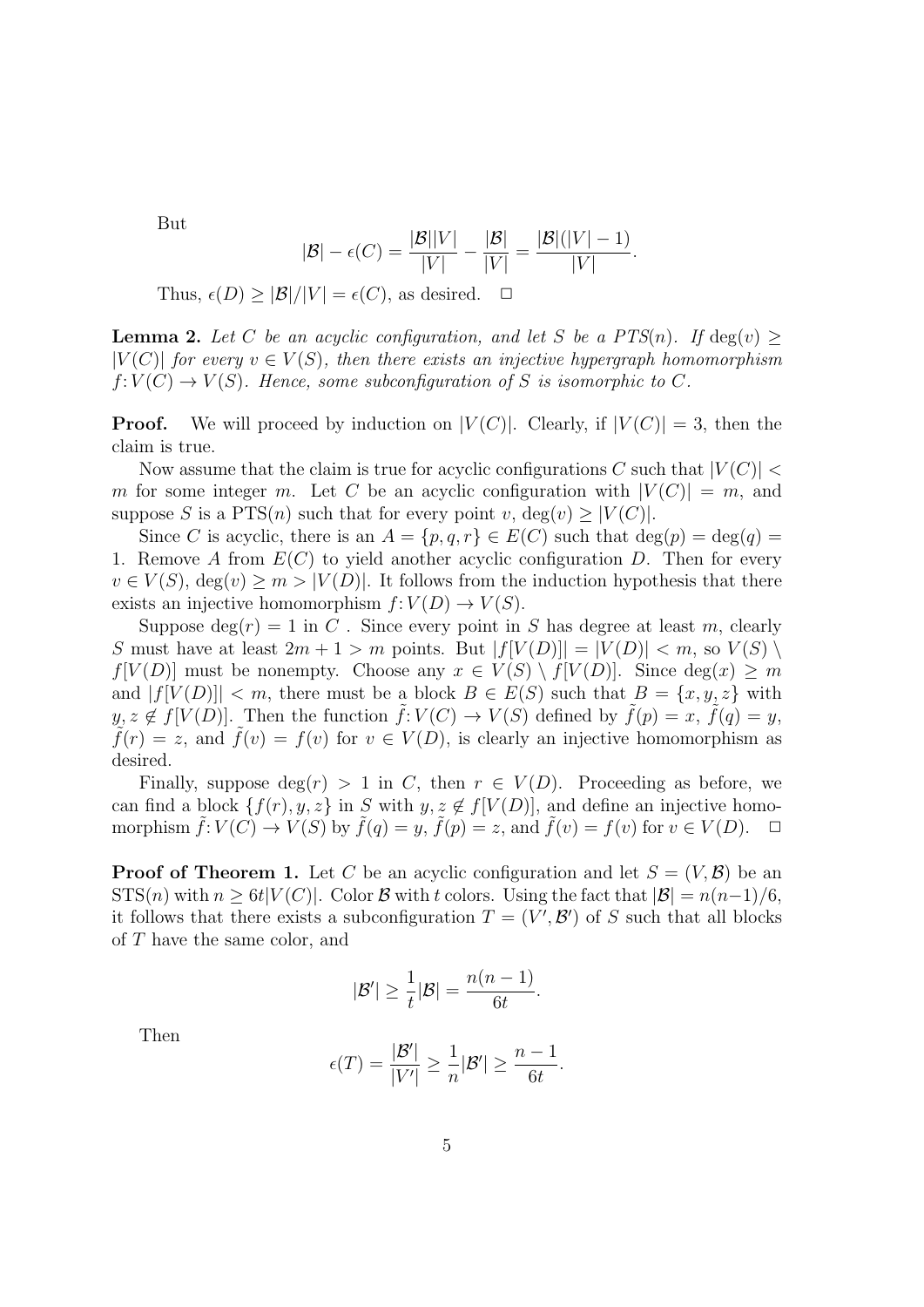Now by Lemma 1(b), there exists a subconfiguration *U* of *T* such that for every point *v* in *U*,

$$
\deg(v) > \epsilon(T) \ge \frac{n-1}{6t}.
$$

But  $n \geq 6t|V(C)|$ , so it follows that,

$$
deg(v) > \frac{6t|V(C)| - 1}{6t} \ge |V(C)| - 1.
$$

Hence,  $deg(v) \geq |V(C)|$  for every point *v* in *U*. It follows from Lemma 2 that *U*, and therefore *S*, contains a subconfiguration isomorphic to *C*.

Thus, for  $n \geq 6t|V(C)|$ , every *t*-coloring of an  $STS(n)$  results in a monochromatic copy of  $C$ .  $\Box$ 

To find the exact value of  $R(C, t)$  is a difficult problem, even for the configurations with two blocks. Let *A* be the configuration of two intersecting blocks. To find  $R(A, t)$ is equivalent to the problem of finding the *chromatic index* of STSs, the minimum number of colors needed to color the blocks so that blocks of the same color must be disjoint. In fact,  $R(A, t)$  is the minimum *n* such that every STS of order at least *n* has chromatic index larger than *t*. It follows from an important result of Pippenger and Spencer [6] that the chromatic index of  $STS(n)$  is asymptotic to  $n/2$ . This translates into the statement that  $R(A, t)$  is asymptotic to 2t.

Let *B* be the configuration of two disjoint blocks. Then  $R(B, t)$  is the minimum *n* such that the blocks of any STS of order at least *n* cannot be decomposed into *t* parts so that these parts contain pairwise intersecting blocks. It seems that this problem is not investigated yet. It is easy to see that  $R(B, 2) = 9$  and for larger t we give the following bounds.

**Theorem 4.** *For*  $t \geq 3$ ,  $2t - 1 \leq R(B, t) \leq 3t + 1$ .

**Lemma 3.** For  $n \geq 9$ , the maximum number of pairwise intersecting blocks in any *STS*(*n*) *is*  $\frac{n-1}{2}$ .

**Proof.** In any STS(*n*), any point is in exactly  $\frac{n-1}{2}$  blocks, so equality is possible in the lemma.

Suppose that  $A$  is a set of pairwise intersecting blocks. We may assume that  $n \geq 13$  since STS(9) has exactly four parallel classes so we cannot have more than four blocks in  $\mathcal A$ . Let  $v$  be a point of maximum degree, say  $k$ , in  $\mathcal A$ .

Observe that if  $k \geq 4$  then all edges of *A* must contain *v*, proving the lemma. If  $k = 1$  ( $k = 2$ ) the *A* has at most one (four) blocks and the proof is finished. Thus  $k = 3$  and in this case all blocks of  $A$  must be inside the union of the three blocks of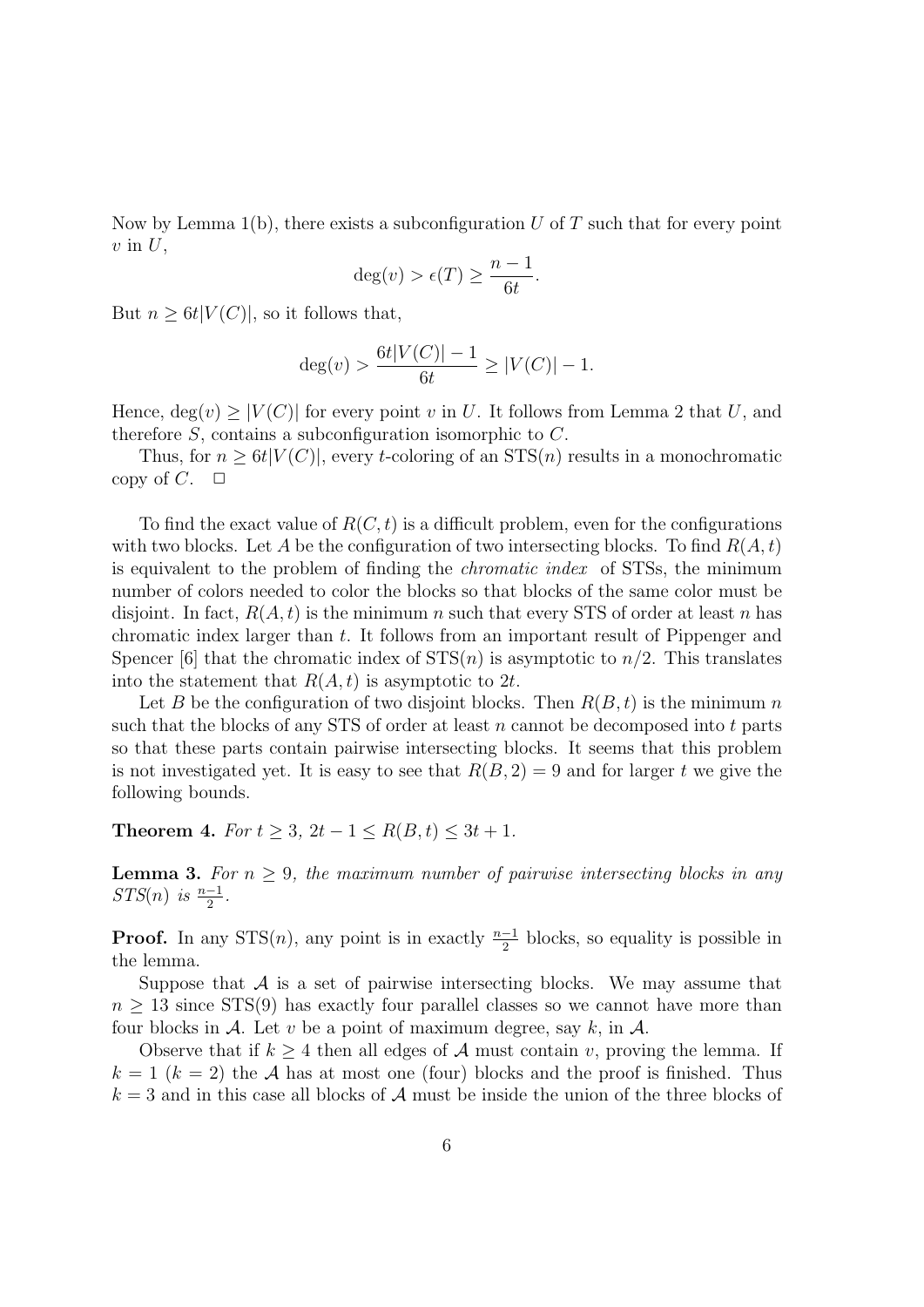*A* containing *v*. Thus  $|A| \leq 7$  and the proof is finished since none of the two STS(13) contain  $STS(7)$ .  $\Box$ 

**Proof of Theorem 4.** First we give the proof for  $R(B, t) \leq 3t + 1$ .

An  $STS(n)$  with  $n \geq 9$  has  $\frac{1}{3}$ ( *n* 2 blocks, which means a *t*-colored  $STS(n)$  has at least  $\frac{1}{3t}$ ( *n* 2 ) blocks in one color. Lemma 3 implies that if  $\frac{1}{3t}$ ( *n* 2  $\left($ *)* >  $\frac{n-1}{2}$ , i.e. if *n* > 3*t*, then there exists two disjoint monochromatic blocks. So if  $n \geq 3t + 1$ , we will have a monochromatic *B* in a *t*-colored STS(*n*). Thus  $R(B, t) \leq 3t + 1$ .

For the lower bound we need the result of Sauer and Schönheim [8] who proved that for every *n*, there always exists a  $STS(n) = (V, \mathcal{B})$  with a maximum independent set *I* of size at least  $\frac{n-1}{2}$ . Then there are at most  $n - \frac{n-1}{2} = \frac{n+1}{2}$  $\frac{+1}{2}$  vertices in  $J = V \setminus I$ . Assuming  $J = \{v_1, \ldots, v_t\}$ , we can partition  $\mathcal{B}$  by placing a block  $Z \in \mathcal{B}$  in class *i* if *i* is the smallest integer for which  $v_i \in Z$ . Clearly, blocks in the same class intersect. So  $\frac{n+1}{2}$  ≥ *t* therefore  $2t - 1 \le R(B, t)$ .  $\Box$ 

### **3 Graphlike Configurations**

A set *S* ⊂ *V* in an STS is *scattering* if it is independent and for any two blocks  $B_1, B_2$ such that  $|B_1 \cap S| = |B_2 \cap S| = 2$ , the points  $B_1 \setminus S, B_2 \setminus S$  are different. Note that any subset of a scattering set is a scattering set. The blocks defined by the pairs of a scattering set *S* with  $s = |S|$  determine  $\binom{s}{2}$ 2 ) points in  $V \setminus S$ . This implies that any scattering set *S* in STS(*n*) satisfies  $\binom{s+1}{2}$ 2  $\left( \sum_{i=1}^{n} n \right)$  and Colbourn, Dinitz and Stinson [1] proved that for all admissible *n* there is an  $STS(n)$  with a scattering set *S* that gives equality.

We need that *any* STS(*n*) has a large scattering set.

**Proposition 2.** *Within any ST S*(*n*) *there exists a scattering set of size s such that*

$$
n\leq \binom{s}{2}(s-1)+s.
$$

**Proof.** Clearly every  $STS(n)$  has a non-empty scattering set, so let *S* be a maximal scattering set,  $|S| = s$ . Note that two distinct points in S uniquely determine a block with a point outside of *S*. Let  $T \subseteq V$  be the set of points outside *S* contained in a block with two elements from *S*. Then  $|T| = \binom{s}{2}$ 2 ). Now consider the set  $U = V \setminus (S \cup T)$ . Fix  $u \in U$  and consider all of the blocks  $\{u, s, t\}$  where  $s \in S$ . Then *t* cannot be in *S*, or else *u* would be in *T*. Also, *t* cannot be in *U* for all such blocks, or else *S* would not be a maximal scattering set. Thus  $t \in T$  for at least one block. This gives an injection from *U* to  $S \times T$ . However, we have over-counted the pairs  $(s, t)$  where  $s \in S$  and  $t \in T$  which lie in blocks containing two points of *S* and one point of *T*.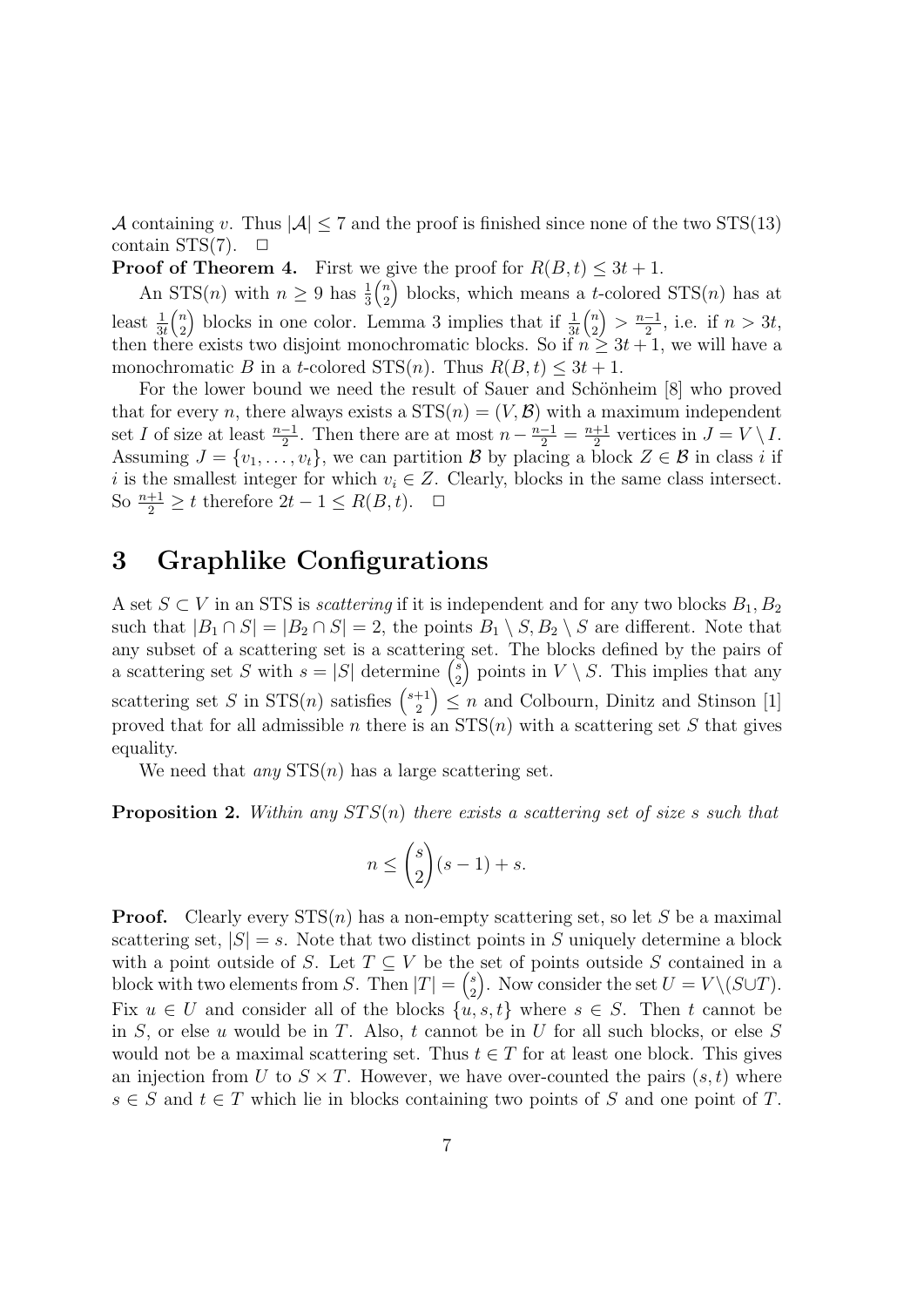We counted each of these twice, but none of them may lie in a block with a point from *U*. Thus  $|U| \leq s\binom{s}{2}$ 2  $) - 2\binom{s}{2}$ 2 ) . This gives

$$
n = |S| + |T| + |U| \le s + {s \choose 2} + s {s \choose 2} - 2 {s \choose 2} = {s \choose 2} (s - 1) + s,
$$

as desired.  $\Box$ 

**Proof of Theorem 2.** Let C be a graphlike configuration. By Proposition 2, we can choose  $N = O((R_t(G_C)^3))$  such that  $n \geq N$  guarantees every  $STS(n)$  will have a scattering set of size  $s = R_t(G_C)$ . Then, in the coloring induced on  $K_s$  by the blocks containing the pairs of the scattering set in a *t*-colored  $STS(n)$ , there must be a monochromatic copy of *GC*. By the definition of a scattering set, the blocks whose coloring induces this copy of *G<sup>C</sup>* all have a point of degree one, and thus constitute a monochromatic copy of *C* in the  $STS(n)$ .  $\Box$ 

### **4 The configuration** *Dp,q*

A *matching* in a graph *G* is a set of pairwise vertex disjoint edges. An *induced matching M* in *G* is a matching which is an induced subgraph of *G*, i.e., within the vertex set of *M* the only edges of *G* are the edges of *M*. We need the following well-known result.

**Theorem 5.** *(Ruzsa and Szemerédi, [7])* If the edge set of a graph on *n* vertices is *the union of at most cn induced matchings (where c is a fixed constant), then the graph has o*(*n* 2 ) *edges.*

**Proof of Theorem 3.** Assume we have a *t*-coloring on the blocks of a  $STS(n)$  $(V, \mathcal{B}), V = \{v_1, \ldots, v_n\}.$  Let  $\mathcal{B}_i \subset \mathcal{B}$  denote the set of blocks containing  $v_i$  whose color appears most frequently among the blocks containing  $v_i$ . For example if  $t = 2$ and  $v_1$  is in more red blocks than blue, than  $\mathcal{B}_1$  consists of all red blocks containing  $v_1$ . Moreover, if  $v_2$  appears in more blue blocks than in red, then  $\mathcal{B}_2$  consists of the blue blocks containing  $v_2$ . Note that distinct  $B_i$ -s may be of different colors. Also, in case of ties, the color can be selected arbitrarily. Now, at least  $n/t$  of the  $B_i$ -s consists of blocks of the same color, so without loss of generality,  $\mathcal{B}_1, \ldots, \mathcal{B}_m$  are of same color *c*, where  $m \geq n/t$ .

We define a graph *G* on *V* with edge set  $E = E_1 \cup E_2 \cup \ldots \cup E_m$  where

$$
E_i = \{(v_j, v_k) : \{v_i, v_j, v_k\} \in \mathcal{B}_i\}.
$$

Note that each  $E_i$  is a matching,  $|E_i| \geq \frac{n-1}{2t}$  and  $|E(G)| \geq m \left(\frac{n-1}{2t}\right)$  $\left( \frac{n(n-1)}{2t^2}$ . Suppose that  $n$  is large enough to satisfy

$$
|E_i| \ge \frac{n-1}{2t} > 2p + q + 3. \tag{1}
$$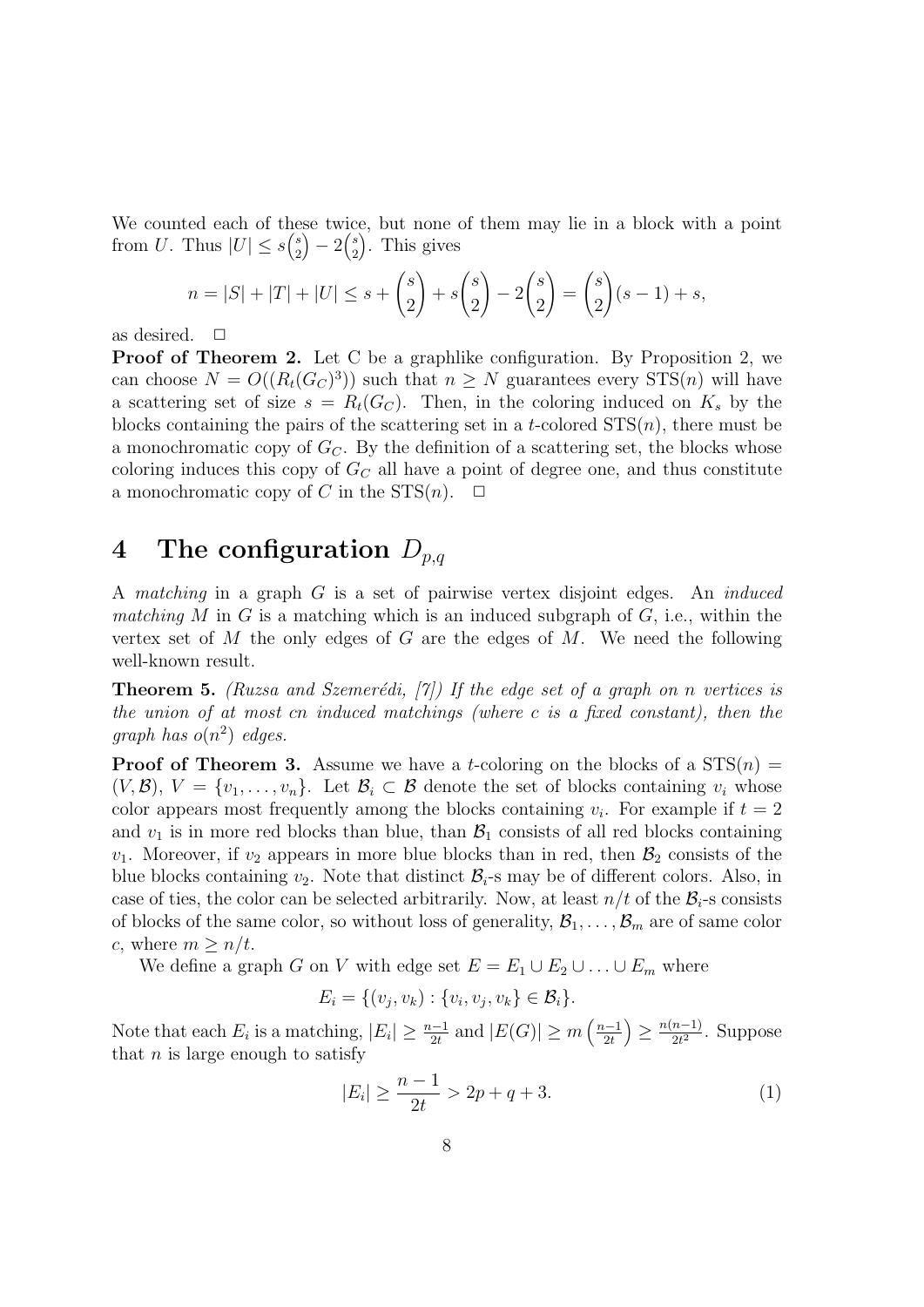Since we have a quadratic number of edges in *G*, Theorem 5 implies that for every sufficiently large *n*, *some*  $E_i$  is not an induced matching. Thus there exists  $j \neq i$  for which we have a three-edge path  $e, f, g$  in  $G$  such that  $e, g \in E_i, f \in E_j$ . Condition (1) implies (applied for *i*) that  $|E_i| \geq p+2$  thus we can find *p* edges  $e_1, \ldots, e_p \in E_i$ different from *e*, *g*. Now we apply condition (1) for *j* which gives that  $|E_j| > 2p+q+3$ ensuring *q* edges  $f_1, \ldots, f_q \in E_j$  so that these edges are disjoint from the 2*p* vertices of  $e_1 \cup \ldots \cup e_p$  and also disjoint from the edges of the path  $e, f, g$  (at most three edges of  $E_i$  can intersect the path  $efg$  since  $f \in E_i$ ). Now the blocks defined by  $v_i$  with the pairs  $e, g, e_1, \ldots, e_p$  and the blocks defined by  $v_j$  with the pairs  $f, f_1, \ldots, f_q$  give a  $D_{p,q}$  configuration in color  $c$ .  $\Box$ 

### **5 Concluding remarks**

It seems reasonable to conjecture that unavoidable configurations are *t*-Ramsey for every *t*. However, we could not decide whether the sail is *t*-Ramsey (even for  $t = 2$ ).

It seems that certain properties that are trivial in Ramsey theory become difficult for Steiner systems. For example, we do not see how to prove that if *C* is 2-Ramsey then two disjoint copies of *C* is also 2-Ramsey.